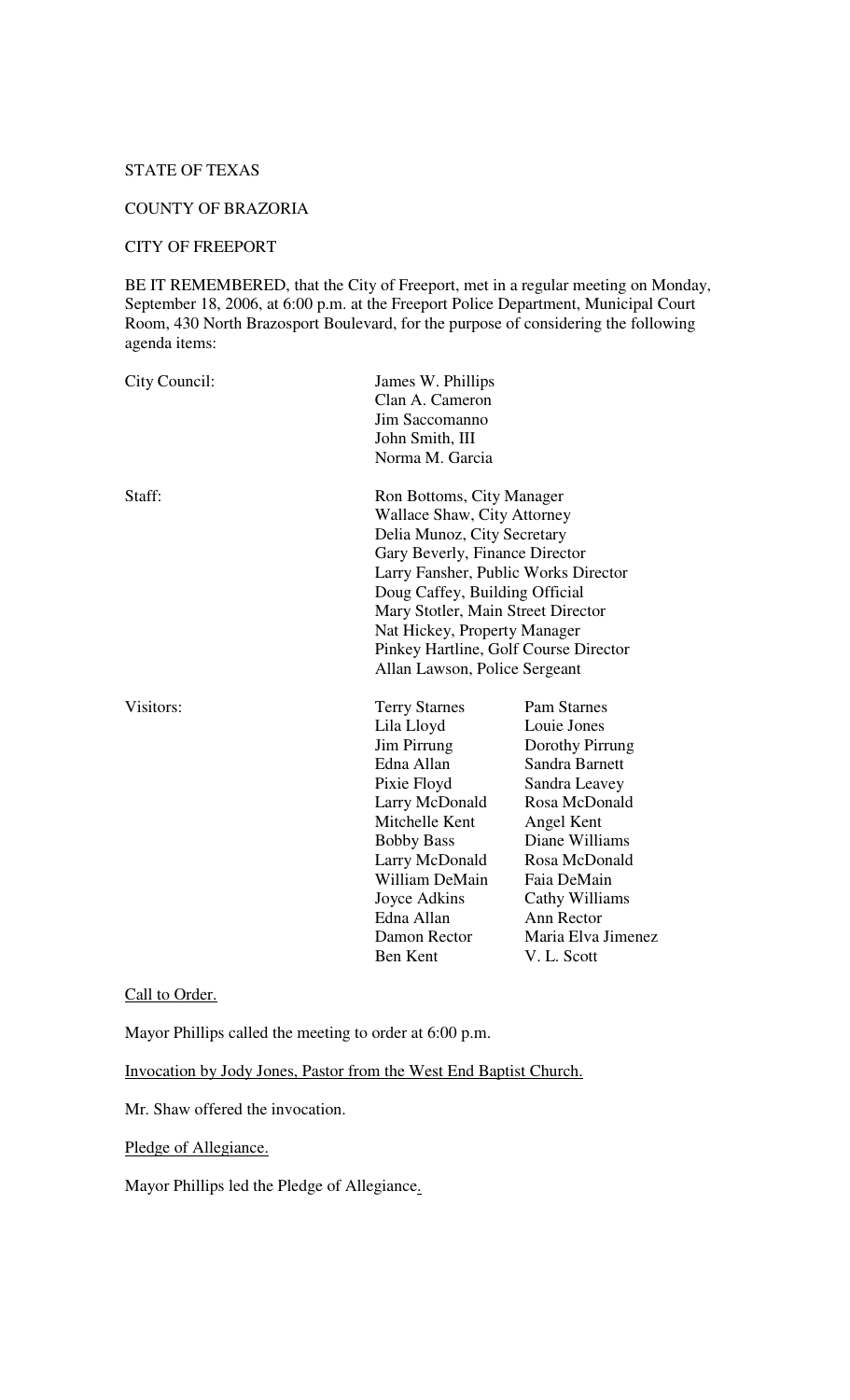### Approval of the September 11, City Council Minutes.

On a motion by Councilman Saccomanno, seconded by Councilman Smith, with all present voting 4 to l, Council approved the minutes of September 11, 2006. Councilman Cameron opposed.

Attending Citizens and Their Business.

Larry McDonald of 530 W. 4th Street saw a sprinkler system spraying on an electrical service at Memorial Park. He asked Council to take care of it.

Angel Kant of 115 W. Broad discussed the E.D.C meeting of Aug. l4, 2006, concerning the Marina project. She asked why this project was moving forward if no agreement is in place, and how will funds already spent be recovered. Mayor Phillips advised her that the City was in a litigation suit and could not discuss it.

**Public Hearing:** Consideration of the second public hearing to set a tax rate in excess of the effective tax rate for the 2006 tax year.

Mayor Phillips opened the public hearing at 6:12 p.m. Mayor Phillips opened the second public hearing to set the tax rate. Mr. Bottoms recommended last year's tax rate of 0.71/\$100 valuation for the year 2006-2007.

Joyce Adkins of 102 North Ave. C. asked how much additional tax revenue was raised due to increased valuations.

Councilman Cameron asked if this was an increase in revenue for the City. Mayor Phillips said it was.

There being no further questions or comments, Mayor Phillips closed the public hearing at 6:15 pm.

Consideration of setting a tax rate for the 2006-2007 tax year, instructing the City Attorney to prepare a tax levy ordinance for such tax rate, to be considered at the September 25, 2006 meeting of the City Council, and taking a record vote thereon.

The following motion was made by Councilman Smith "I move that property taxes be increased by the adoption of a tax rate of \$ 0.71", after receiving a second by Councilman Saccomanno by a record vote, such motion duly adopted, the record vote being:

Mayor James W. Phillips, Councilman John Smith, III, and James Saccomanno, and Councilman Garcia voted in favor of such motion and Councilman Clan Cameron voted against such motion: Councilman Smith: aye

Councilwoman Garcia: aye Mayor James W. Phillips: aye Councilman Saccomanno: aye Councilman Cameron: nay

To instruct the City Attorney to prepare and ordinance for the propose tax rate.

**Public Hearing**: On the proposed budget for the fiscal year 2006-2007.

Mayor Phillips opened the public hearing at 6:18 p.m.

Councilman Saccomanno stated that Council had discussed and reviewed the proposed budget at two workshops. He stated that Council had spend over eight (8) hours going through the budget in great detail and felt they had the most reasonable budget.

There being no further questions or comments, Mayor Phillips closed the public hearing at 6:20 p.m.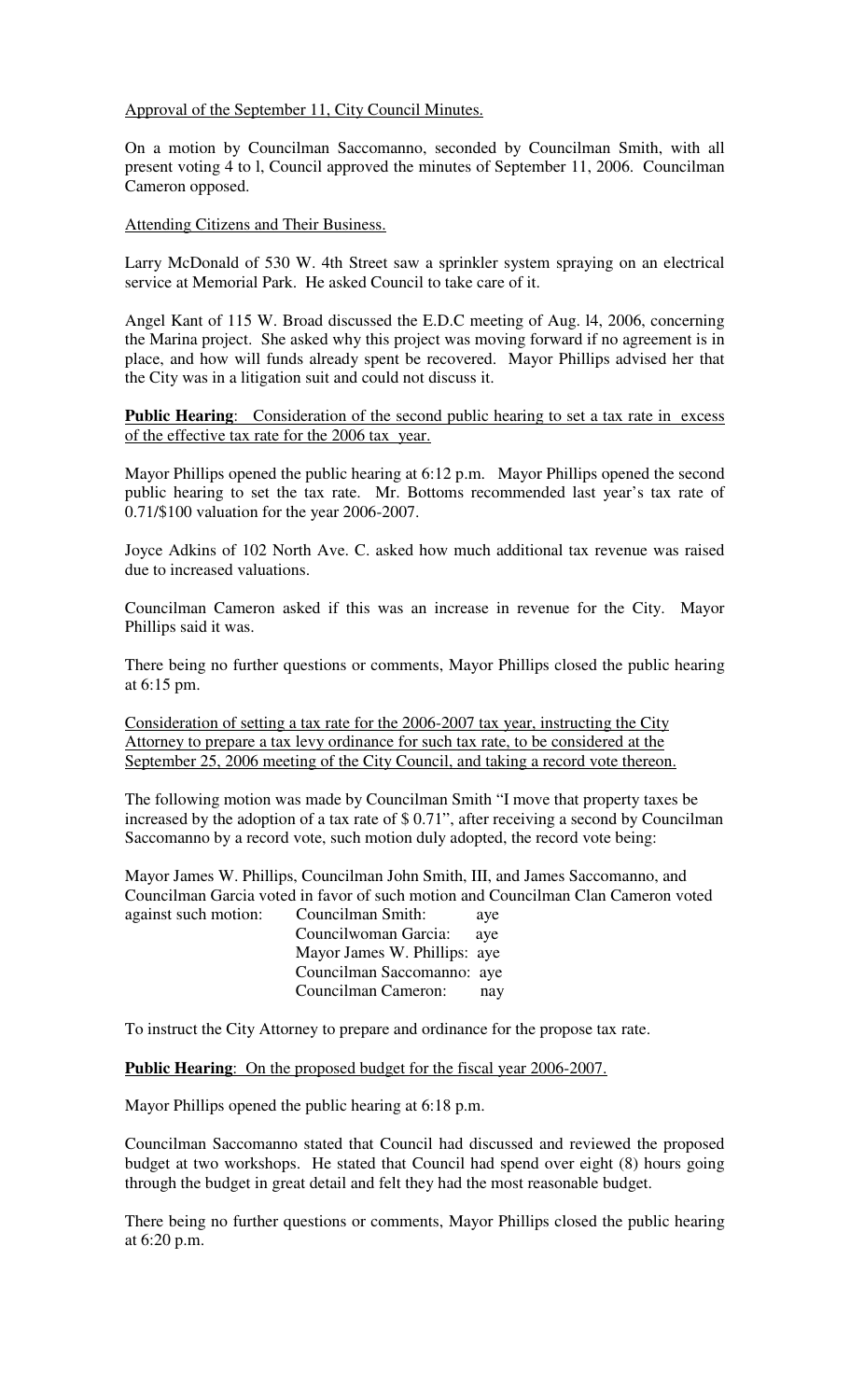Consideration of the approval of Ordinance No. 2006-2135 adopting a budget for fiscal year 2006-2007 for the City of Freeport.

On a motion by Councilman Smith, seconded by Councilman Saccomanno, with all present voting 4 to l, Council approved Ordinance No. 2006-2135 adopting a budget for fiscal year 2006-2007 for the City of Freeport. Councilman Cameron opposed.

Consideration of the approval of Ordinance No. 2006-2136, enacting and adopting a supplement to the Code of Ordinances of the City of Freeport.

On a motion by Councilman Cameron, seconded by Councilman Smith, with all present voting "aye", Council unanimously approved Ordinance No. 2006-2136 enacting and adopting a supplement to the Code of Ordinance of the City of Freeport.

Consideration of the approval of Ordinance No. 2006-2137 amending the budget for the fiscal year 2005-2006.

Gary Beverly, Finance Director reviewed year end activity adjustments for fiscal year 2005-2006.

On a motion by Council Saccomanno, seconded by Councilwoman Garcia, with all present voting 4 to l, Council approved Ordinance No. 2006-2137 amending the budget for the fiscal year 2005-2006. Councilman Cameron opposed.

Consideration of a request by the First Freeport/Velasco Baptist Church to close the street between Hopper Field and Kroger for the 2nd Annual Brazosport Exporters Tailgate Party on October 13, 2006 from 5:00 p.m. to game time.

On a motion by Councilman Cameron, seconded by Councilwoman Garcia, with all present voting "aye", Council unanimously approved the request by the First Freeport/Velasco Baptist Church to close the street between Hopper Field and Kroger for the 2nd Annual Brazosport Exporters Tailgate Party on October l3, 2006 from 5:00 p.m. to game time.

Consideration of the approval of designating a city representative and an alternative to the Houston Galveston Area Council 2007 General Assembly.

On a motion by Councilwoman Garcia, seconded by Councilman Saccomanno, with all present voting "aye", Council unanimously approved to designate Mayor Phillips as the City representative to Houston Galveston Area Council to the 2007 General Assembly and Mayor Pro Tem John Smith, III as an alternative.

Consideration of the approval of accepting a petition calling for a referendum within the city limits of the City of Freeport, Texas on the repeal of Ordinance No. 2006-2132 prohibiting the use or authorization of loans involving public funds to a private business, that are authorized by the Texas State Constitution and Texas State Law; and supporting Economic Development of a Marina in Downtown Freeport.

Delia Muñoz, City Secretary handed Mayor Phillips a petition calling for a referendum within the city limits of the City of Freeport, Texas on the repeal of Ordinance No. 2006-2132 prohibiting the use or authorization of loans involving public funds to a private business, that are authorized by the Texas State Constitution and Texas State Law; and supporting Economic Development of a Marina in Downtown Freeport.

Mayor Phillips accepted the petition, noted that the petition had the required signatures.

Joyce Adkins asked what the procedure was after accepting the petition. Mr. Shaw explained that the Council shall reconsider the ordinance and either repeal the ordinance or submit it for a vote as provided in Section 7.02 of the Charter.